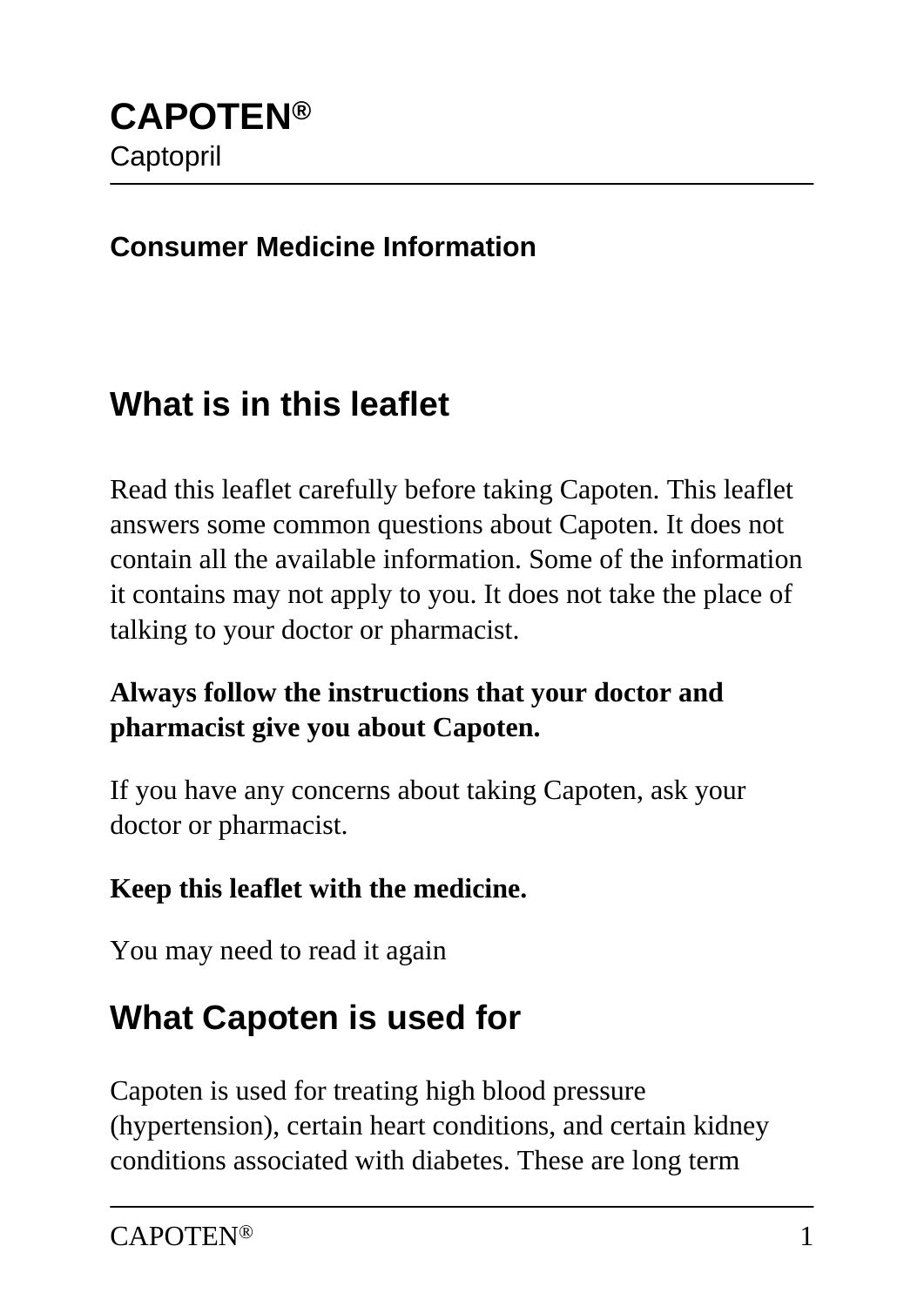(chronic diseases) so it is important that you continue to take your Capoten every day.

Capoten contains captopril. Captopril belongs to a class of medicines known as ACE inhibitors. ACE inhibitors work to lower your blood pressure to normal levels if it is too high. Capoten also acts to help your heart or kidneys to work better. Your doctor will tell you why you need to take Capoten. Never let anyone else take your medicine.

There is no evidence that Capoten is addictive or habit forming.

Capoten is only available only with a doctor's prescription.

Capoten is not recommended for use in children as there have been not enough studies of its effects in children. However it may be necessary for a child with hypertension and kidney problems to take Capoten, if this is the case your doctor will discuss all the possible risks and benefits to the child before starting therapy.

## **Before you take Capoten**

## **When you must not take Capoten**

• you must not take Capoten if you are pregnant or are trying to become pregnant. Capoten may cause serious injury to your developing baby if you take it during pregnancy.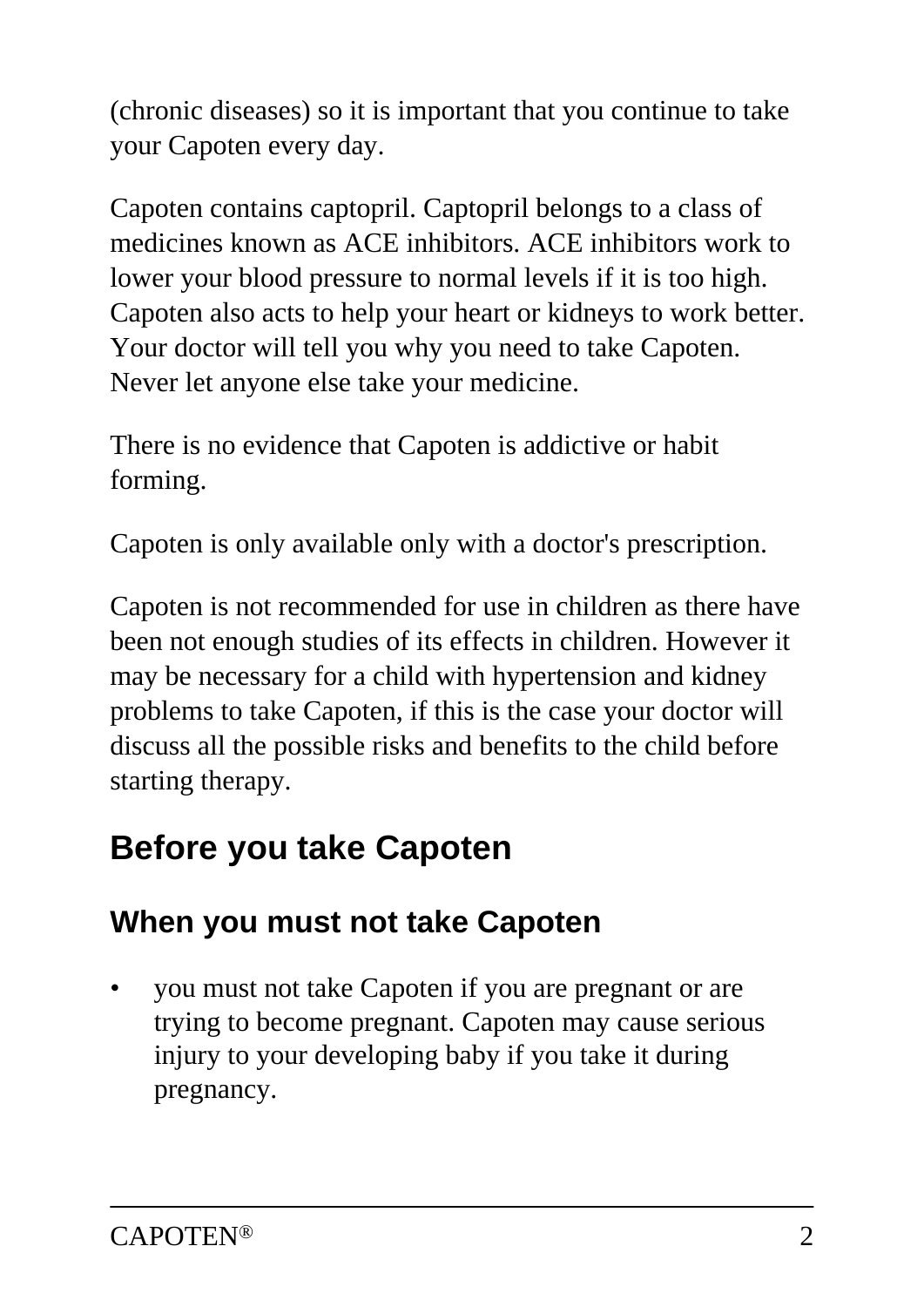- medical conditions known as idiopathic angioedema or hereditary angioedema
- you must not take Capoten if you have ever had an allergy to Capoten or any of the ingredients listed at the end of this leaflet, or to another ACE inhibitor

Symptoms of an allergic reation to Capoten may include

- shortness of breath, wheezing or difficulty breathing
- swelling of the face, lips, mouth, tongue or throat which may cause difficulty breathing or swelling of any other parts of the body
- rash, itching or hives on the skin

### **Do not take Capoten after the expiry date printed on the pack.**

If you take Capoten after this date or if Capoten starts to change in appearance, colour or taste, it may not work as well.

## **Before you start to take Capoten**

Before you take Capoten for the first time, tell your doctor if you:

- are pregnant or are trying to become pregnant
- are breastfeeding or intend to breastfeed
- have any other medical problems, particularly diabetes, systemic lupus erythematous, scleroderma, neutropenia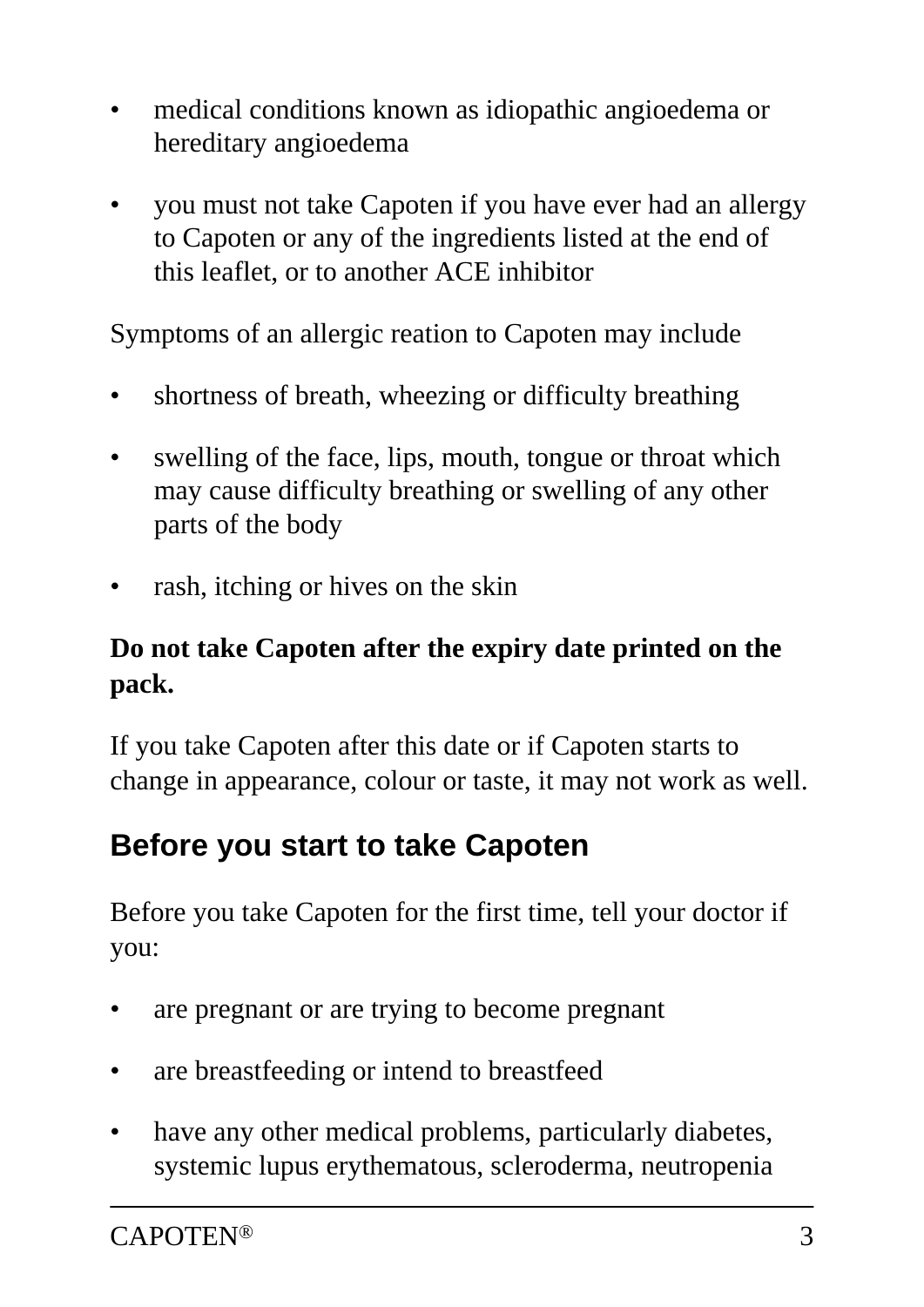(low white blood cell count), have had a heart attack, heart failure, ischaemic heart disease or cerebrovascular disease.

- take any other medicines or drugs, including any immunosuppressant medicine
- have had an allergy to Capoten or any of its additives, or to another ACE inhibitor
- have kidney disease, a single kidney or are undergoing dialysis
- liver disease now or in the past.
- are dehydrated, have had a recent bout of vomiting or diarrhoea or are taking a diuretic medicine (water tablets)

## **Taking other medicines**

Some medicines can affect the way Capoten works.

**You should always tell your doctor about any other medicines that you take, even if you have bought the medicines without a doctor's prescription. It is especially important that you tell your doctor if you are taking any of the following:**

- water tablets or diuretics (for example Lasix<sup>®</sup>, Urex<sup>®</sup>, Natrilix®, Moduretic®)
- lithium or lithium-containing preparations (for example Lithicarb®, Priadel®)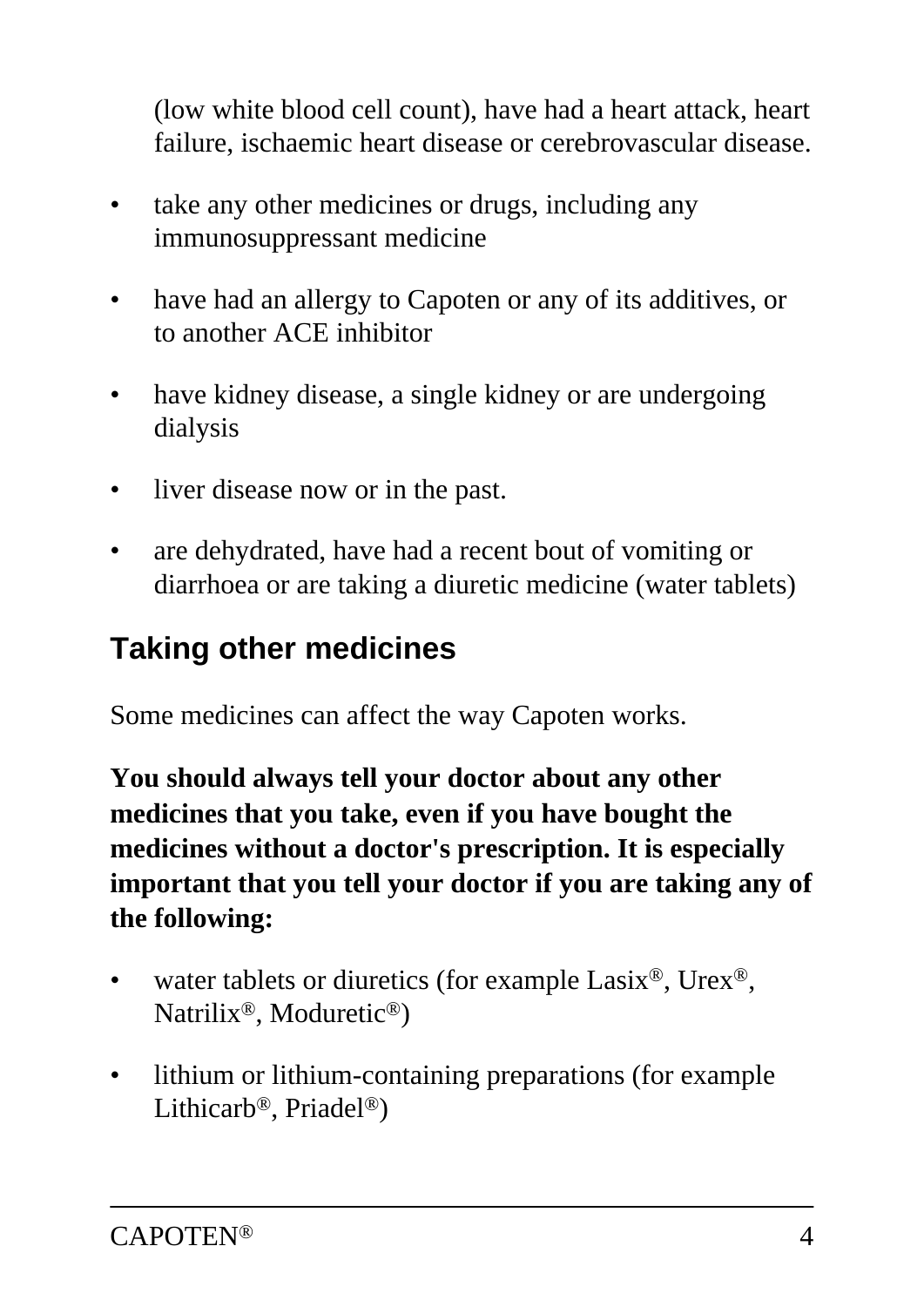- potassium tablets (for example SPAN-K®, SLOW-K® or K-MAG®)
- potassium-containing salt substitutes (for example PRESSOR-K®)
- antacids
- any other medicine for high blood pressure
- any medicine for angina
- **if you are taking Capoten for high blood pressure do not take any medicine (including ones bought without a prescription) for appetite control, asthma, colds, coughs, hay fever or sinus problems unless you have discussed the medicine with your doctor or pharmacist.**
- anti-inflammatory medicines (these are used to relieve pain, swelling and other symptoms of inflammation, including arthritis) and include nonsteroidal antiinflammatory agents - NSAIDs (for example Voltaren, Indocid) and COX-2 inhibitors (for example Celebrex).

 Taking a combination of Capoten with a thiazide diuretic (fluid tablet) and an anti-inflamatory medicine may damage your kidneys.

Your doctor will decide whether your treatment needs to be altered or whether you should have check ups or blood tests more frequently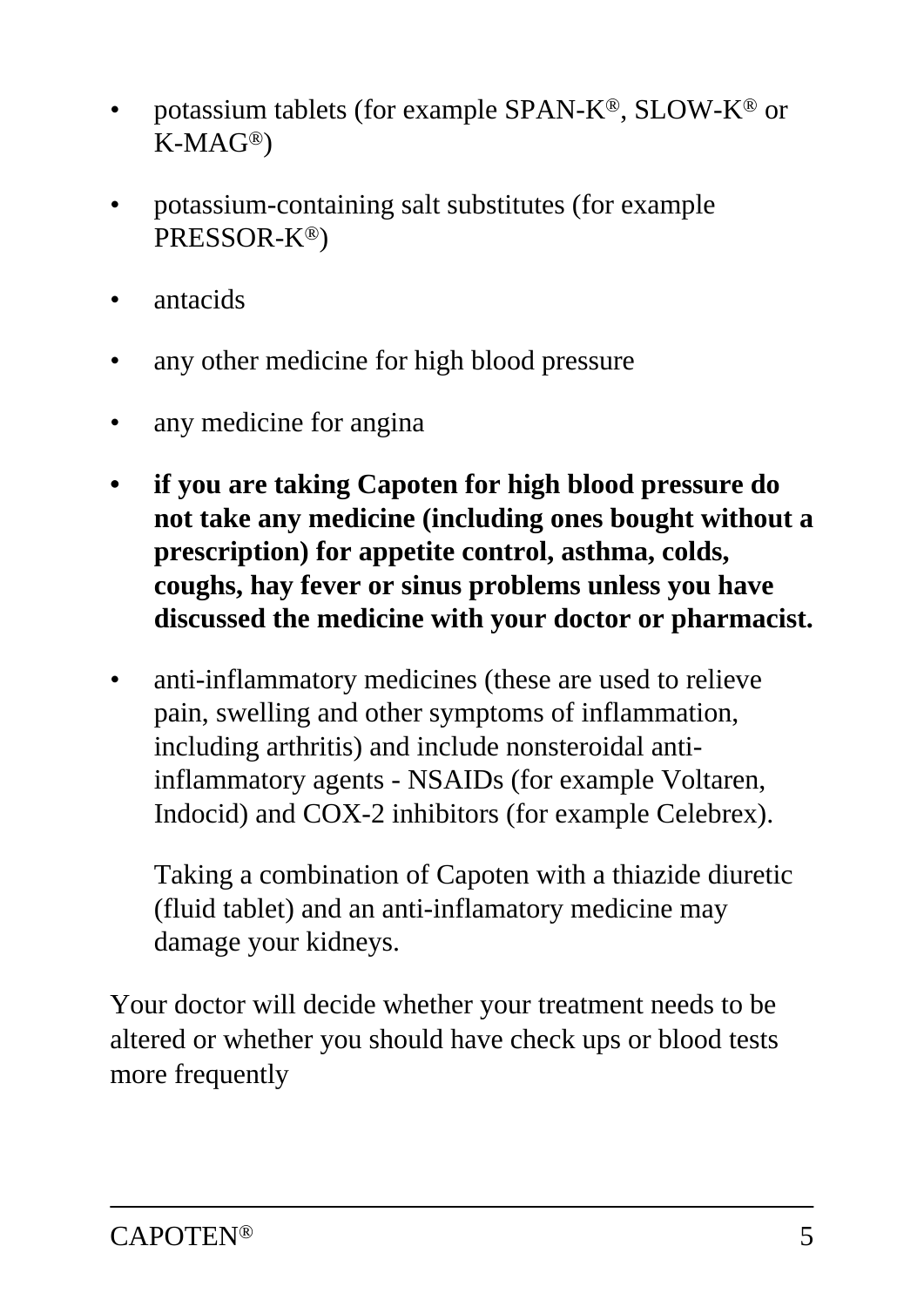# **How to take Capoten**

### **How much to take**

Capoten is usually taken at a dose of 12.5 to 50mg two or three times per day. Treatment may be started with low doses of Capoten, particularly if you have heart failure. Your doctor will decide which dose is right for you.

### **How to take Capoten**

**Swallow Capoten tablets with a glass of water.**

### **When to take Capoten**

Preferably take Capoten one hour before meals.

## **If you forget to take Capoten**

#### **If you forget to take one or more doses: take your next dose at the normal time and in the normal amount.**

Do not take a double dose to make up for the dose you missed. This may increase the chance of you getting an unwanted side effect.

**If you are not sure what to do ask your doctor or pharmacist.**

**If you have trouble remembering to take your medicine, ask your pharmacist for some hints.**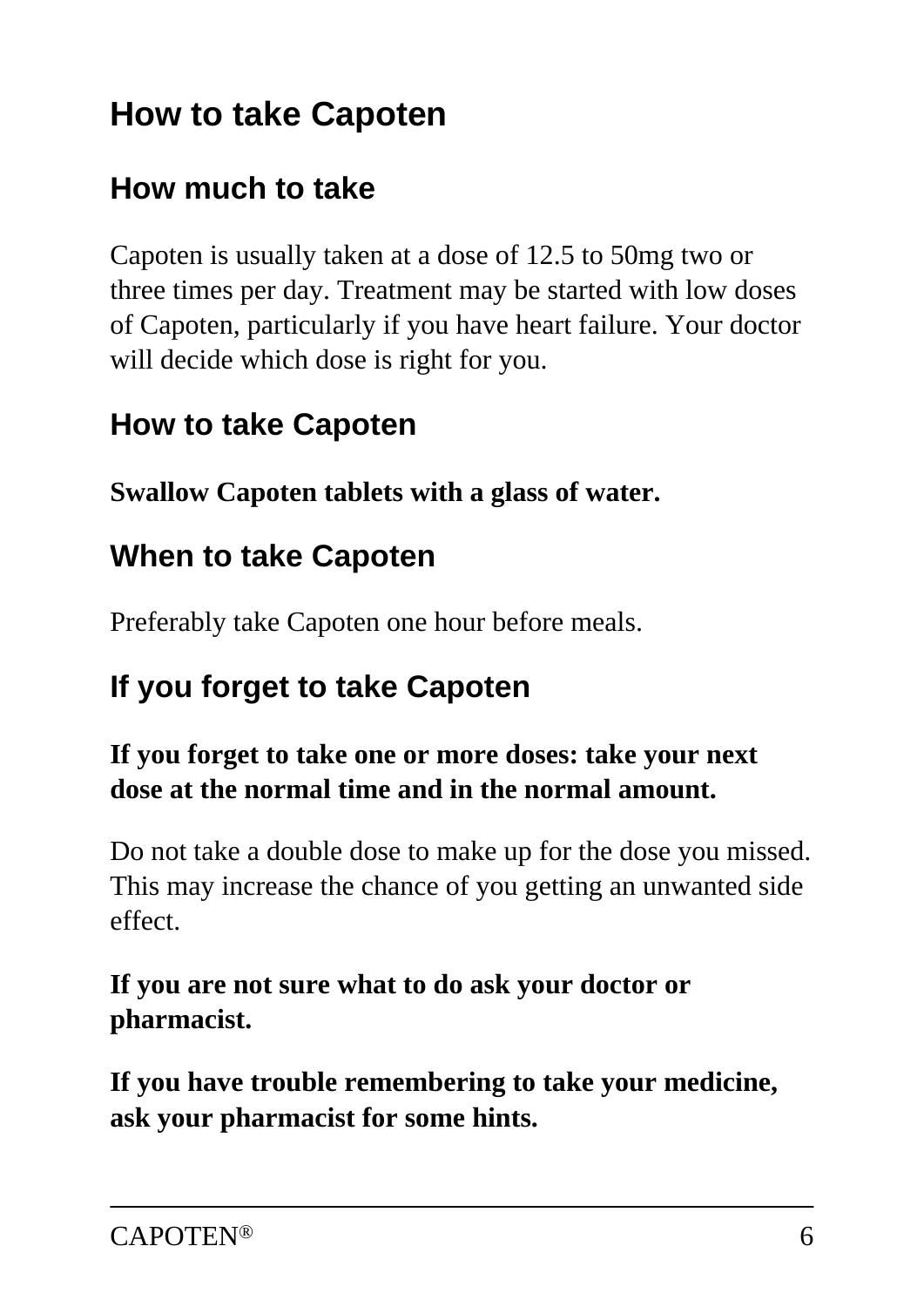## **How long to take Capoten**

**Capoten is used to treat long term (chronic) diseases, so it is important to continue taking Capoten every day until your doctor tells you to stop.**

**Do not stop taking your tablets because you are feeling better.**

### **Overdose**

**Immediately telephone your doctor or Poisons Information Centre (telephone 13 11 26), or go to casualty at your nearest hospital, if you think that you or any one else may have taken too much Capoten. Do this even if there are no signs of discomfort or poisoning.**

You may need urgent medical attention

# **While you are using Capoten**

## **Things you must do**

- If you become pregnant while taking Capoten tell your doctor immediately.
- Have your blood pressure checked when your doctor tells you to, to make sure Capoten is working.
- If you are about to start on any new medicine, tell your doctor and pharmacist that you are taking Capoten.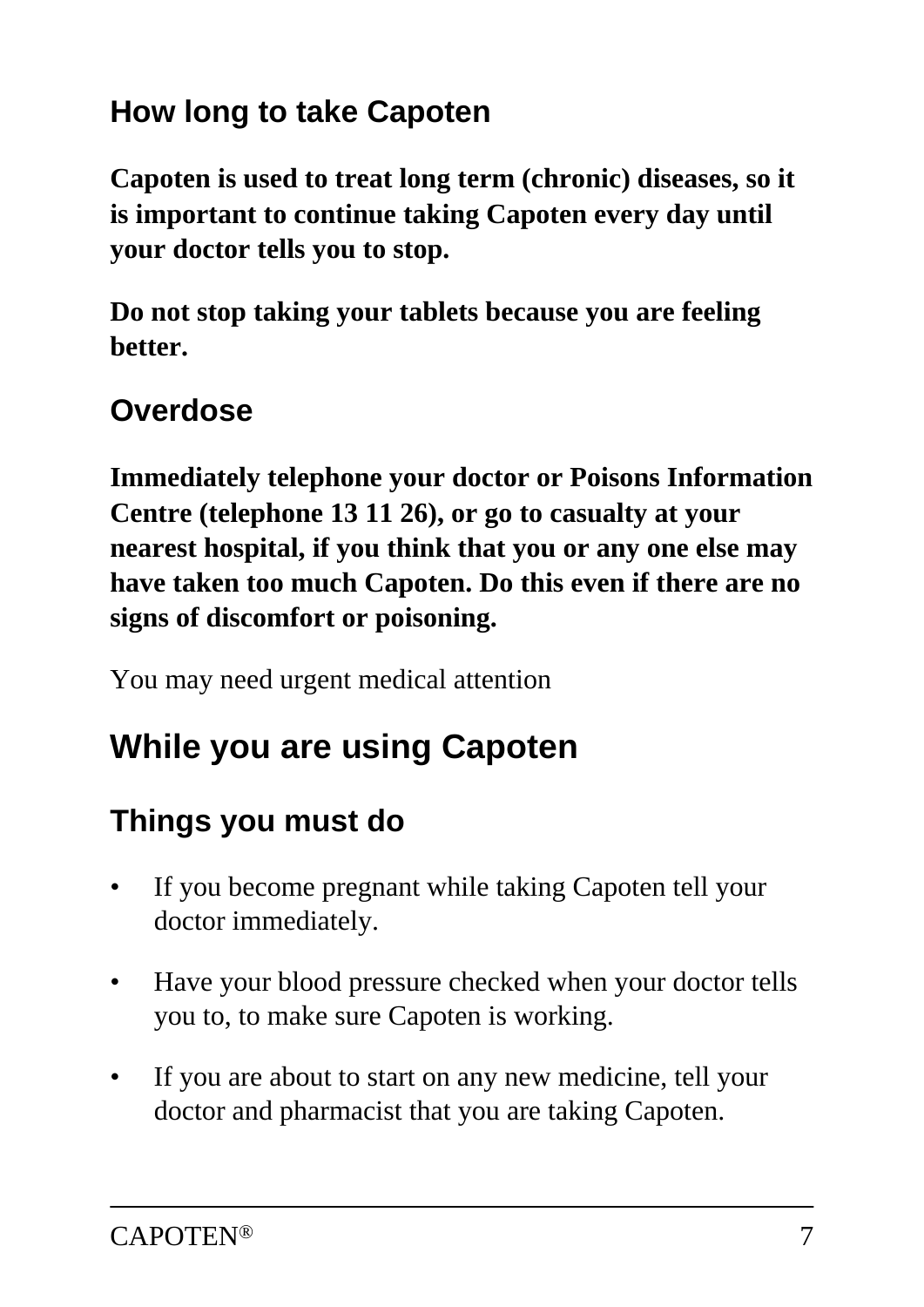- If you plan to have surgery (even at the dentist) that needs an anaesthetic, or are having some other hospital treatment, make sure that you tell your doctor or dentist that you are taking Capoten.
- Make sure your drink enough water during exercise and hot weather when you are taking Capoten, especially if you sweat a lot.

 If you do not drink enough water while taking Capoten, you may faint or feel light-headed or sick. This is because your body does not have enough fluid and your blood pressure is low. If you continue to feel unwell, tell your doctor.

If you have excessive vomiting and/or diarrhoea while taking Capoten, tell your doctor.

 This can also mean that you are losing too much water and your blood pressure may become too low.

• Have any blood tests that your doctor asks you to

### **Follow all directions given to you by your doctor carefully. They may differ from the information contained in this leaflet.**

If you do not understand the instructions on the box, ask you doctor or pharmacist for help.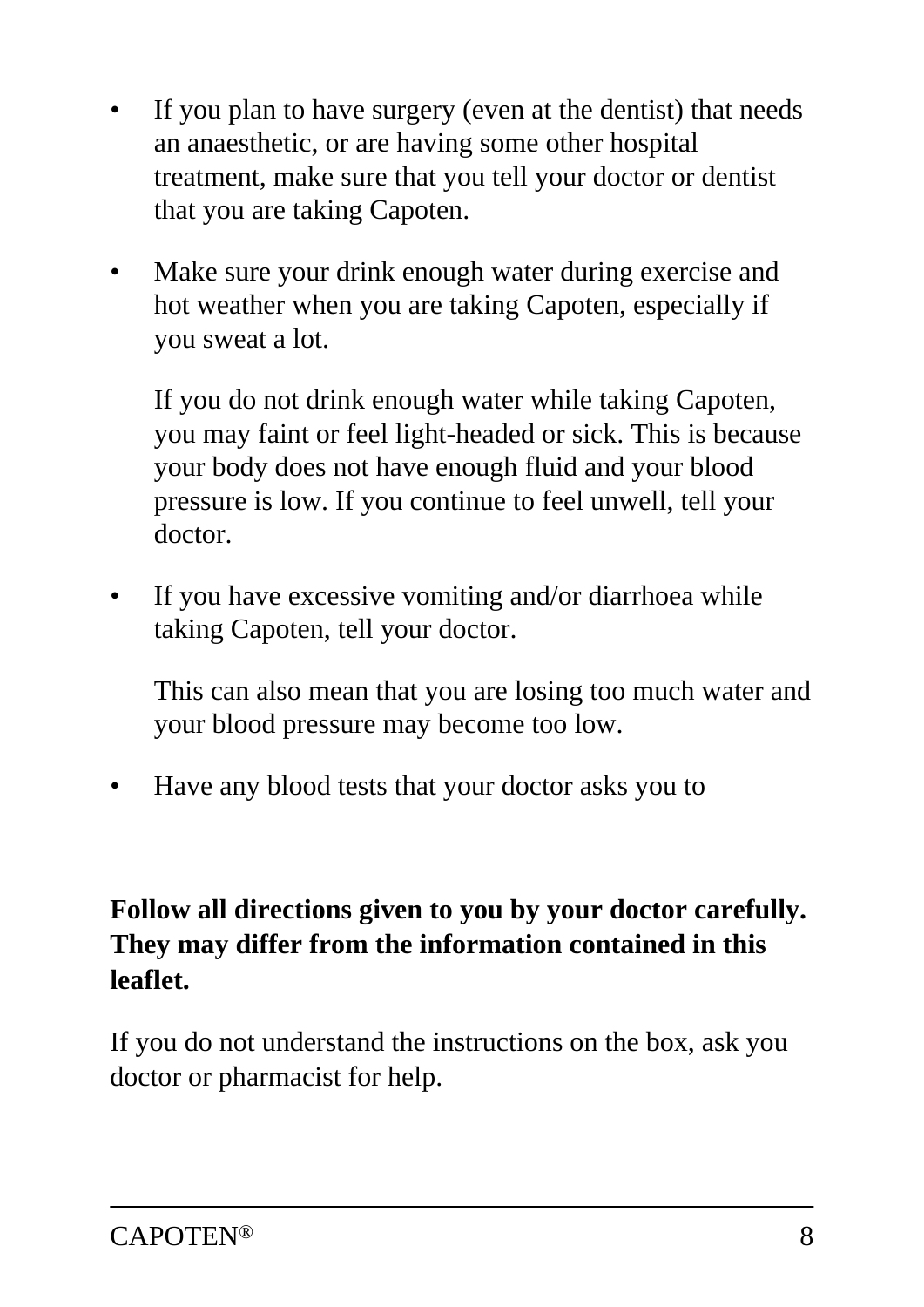## **Things you must not do**

**Do not stop taking Capoten without first checking with your doctor.**

## **Things to be careful of**

Capoten can cause dizziness, lightheadedness or fainting, especially when you get up from bed or from a chair. Always get up slowly to allow your body to adjust. Be careful the first time you take Capoten. If you are elderly, you should be particularly careful when you get up from bed or from a chair. If you are elderly, you should also be particularly careful when you are taking Capoten for the first time.

Be careful driving or operating machinery until you know how Capoten affects you. As with other ACE inhibitors, Capoten can cause dizziness or lightheadedness in some people, especially after the first dose. Make sure you know how Capoten affects you before you drive a car or operate machinery, or do any thing else that could be dangerous if you are dizzy or light-headed. If this occurs do not drive. If you drink alcohol, dizziness or light-headedness may be worse.

# **Side Effects**

### **Tell your doctor or pharmacist as soon as possible if you do not feel well while you are taking Capoten.**

All medicines, including Capoten, can sometimes cause unwanted effects.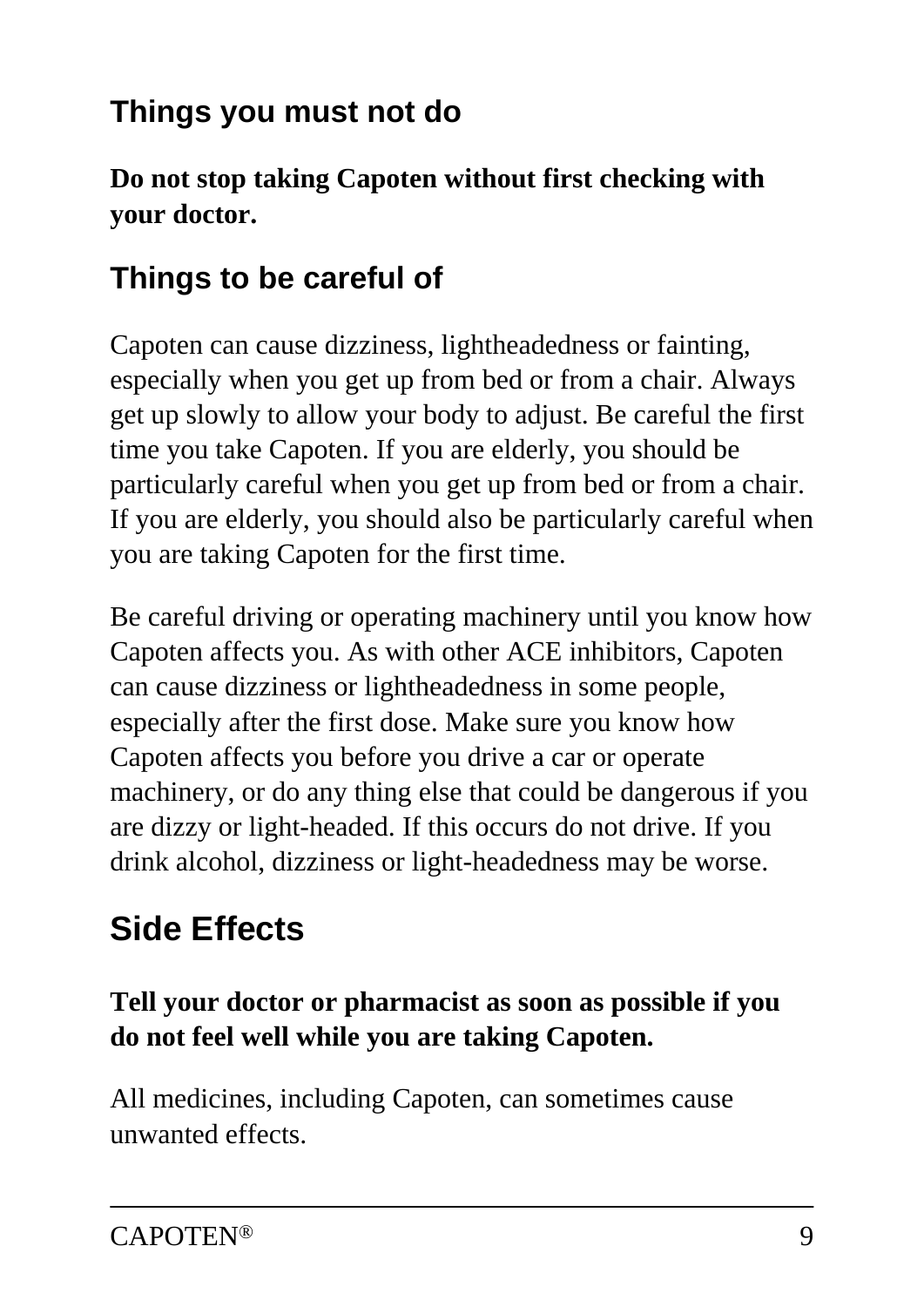### **Tell your doctor or pharmacist if you notice any of the following and they worry you:**

lightheadedness; dizziness; headache; tiredness; dry cough; feeling sick; diarrhoea; stomach pains; taste disturbances; or muscle cramps. If too much potassium builds up in your body you may experience the following: confusion; irregular heartbeat; nervousness; numbness or tingling of the hands, feet or lips; shortness of breath or difficulty breathing; weakness or heaviness of legs.

These are the more common side effects of Capoten.

### **You should stop taking Capoten and call your doctor immediately or go to your nearest hospital if you get any of the following side effects:**

swollen face, swollen lips, swollen mouth, swollen throat, swollen hands or swollen feet; if you faint or if your skin turns yellow; sore throat and fever; chest pain; difficulty breathing or swallowing; itchy skin and/or a rash; or not urinating (passing water) as much as usual. These are very serious side effects. You may need urgent medical attention or hospitalisation.

Other side effects not listed above may also occur in some patients.

### **Tell your doctor or pharmacist if you notice anything that is making you feel unwell**

CAPOTEN® 10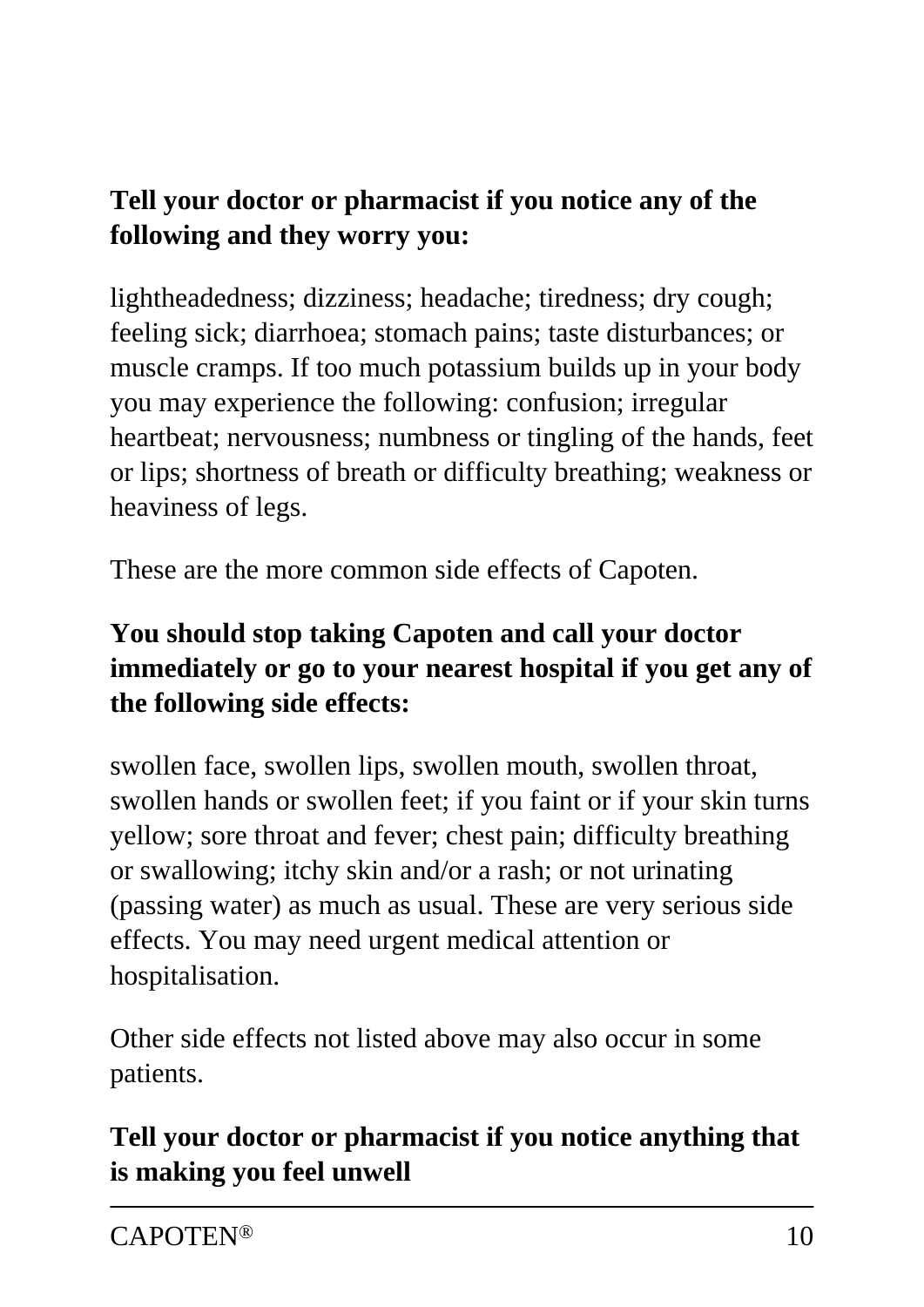### **Do not be alarmed by this list of possible side effects.**

You may not experience any of them.

# **After using Capoten**

## **Storage**

#### **Keep your tablets in the blister pack until it is time to take them.**

If you take the tablets out of the pack they will not keep as well.

Keep your Capoten tablets in a cool dry place where the temperature stays below 30 degrees C.

### **Keep Capoten Oral Solution in a cool dry place where the temperature stays below 25 degrees C.**

Return any unused solution to your pharmacist 28 days after the bottle is first opened. After this date the solution should not be taken.

### **Keep Capoten and all medicines out of reach of children.**

A locked cupboard at least one-and-a-half metres above the ground is a good place to store medicines.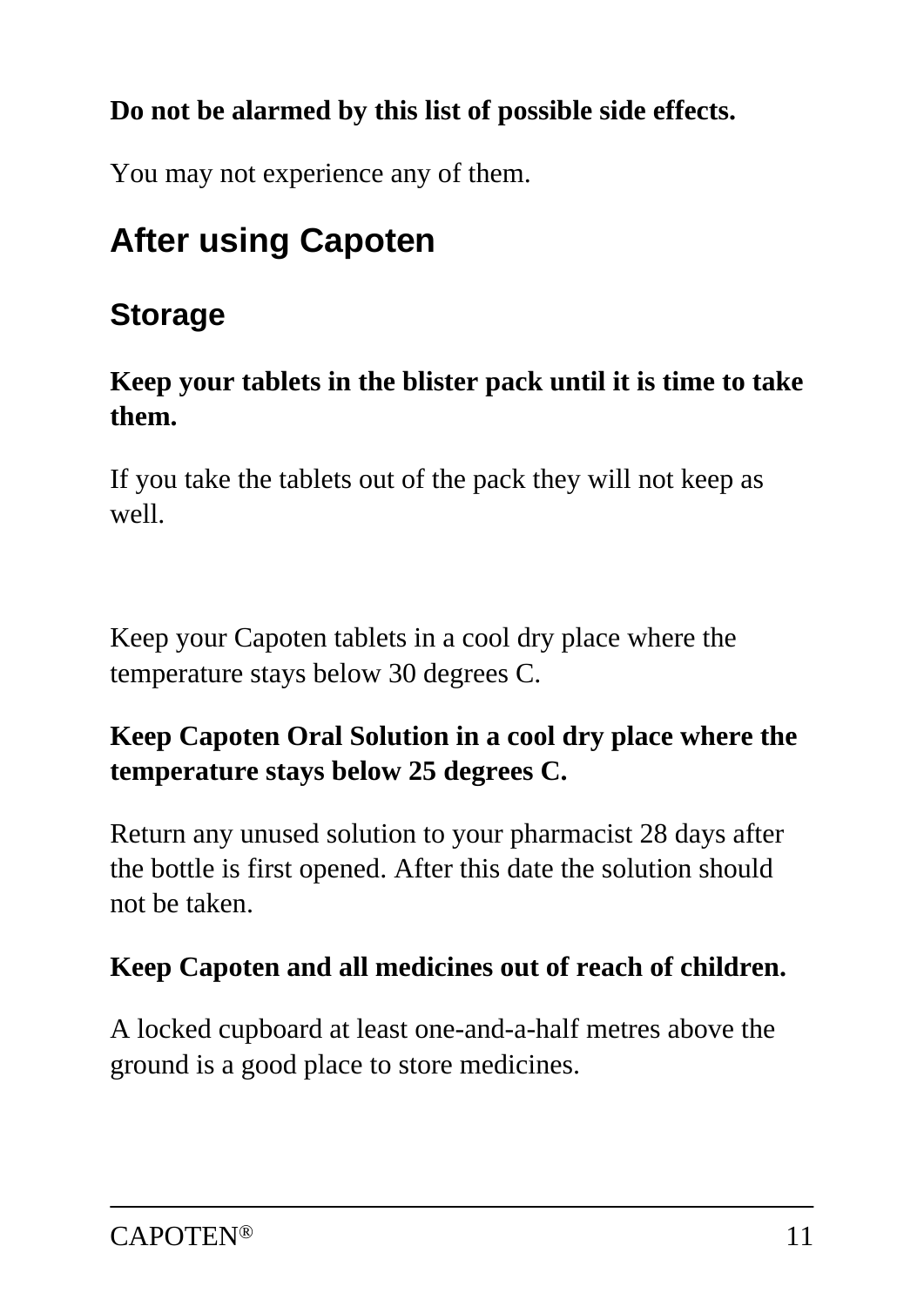# **Product description**

## **What it looks like**

• Capoten 12.5mg tablets - white, capsule shaped, scored and marked 'SQUIBB 450' (AUST R 60608).

Each carton contains 90 tablets.

• Capoten 25mg tablets - white, square, scored and marked 'SQUIBB 452' (AUST R 19247).

Each carton contains 90 tablets.

• Capoten 50mg tablets - white, oval, scored and marked 'SQUIBB 482' (AUST R 19248).

Each carton contains 90 tablets.

• Capoten oral solution 5mg/mL - clear, colourless solution, flavour-free (AUST R 68962).

Each bottle contains 95mL.

## **Active ingredients**

- Capoten 12.5mg tablets 12.5mg captopril per tablet.
- Capoten 25mg tablets 25mg captopril per tablet.
- Capoten 50mg tablets 50mg captopril per tablet.
- Capoten oral solution 5mg/mL 5mg captopril per mL.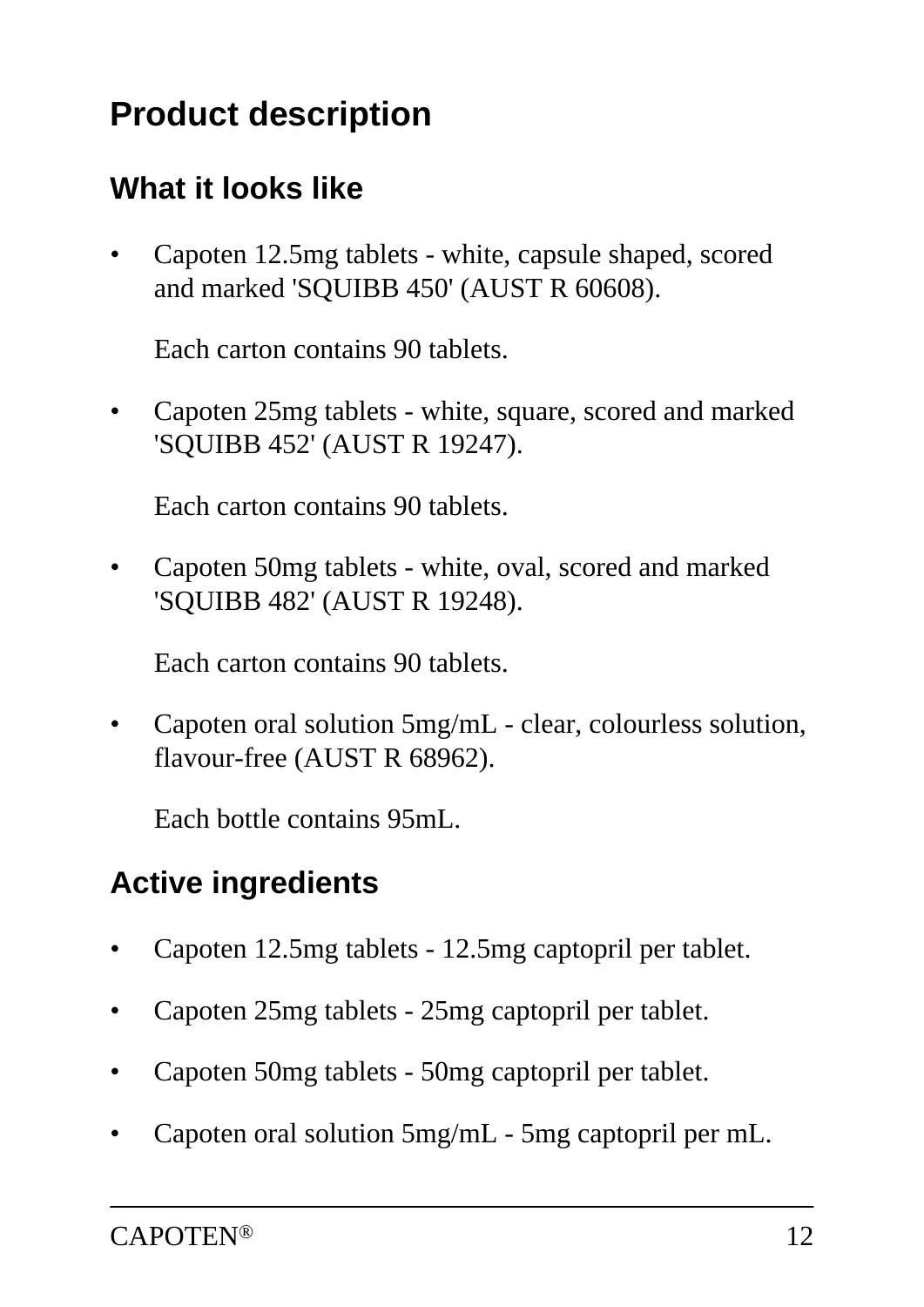## **Additives**

Capoten tablets also contain lactose, microcrystalline cellulose, maize starch and stearic acid.

Capoten oral solution also contains sodium citrate, citric acid, disodium edetate, sodium benzoate and water.

## **Manufacturer**

Capoten is made by Bristol-Myers Squibb Pharmaceuticals

 Division of Bristol-Myers Squibb Australia Pty Ltd, A.C.N. 004 333 322,

556 Princes Highway, Noble Park VIC 3174, Australia.

## **Date of Preparation**

March 2007

® Capoten is a trademark of a Bristol-Myers Squibb Company

 This information in no way replaces the advice of your doctor or pharmacist.